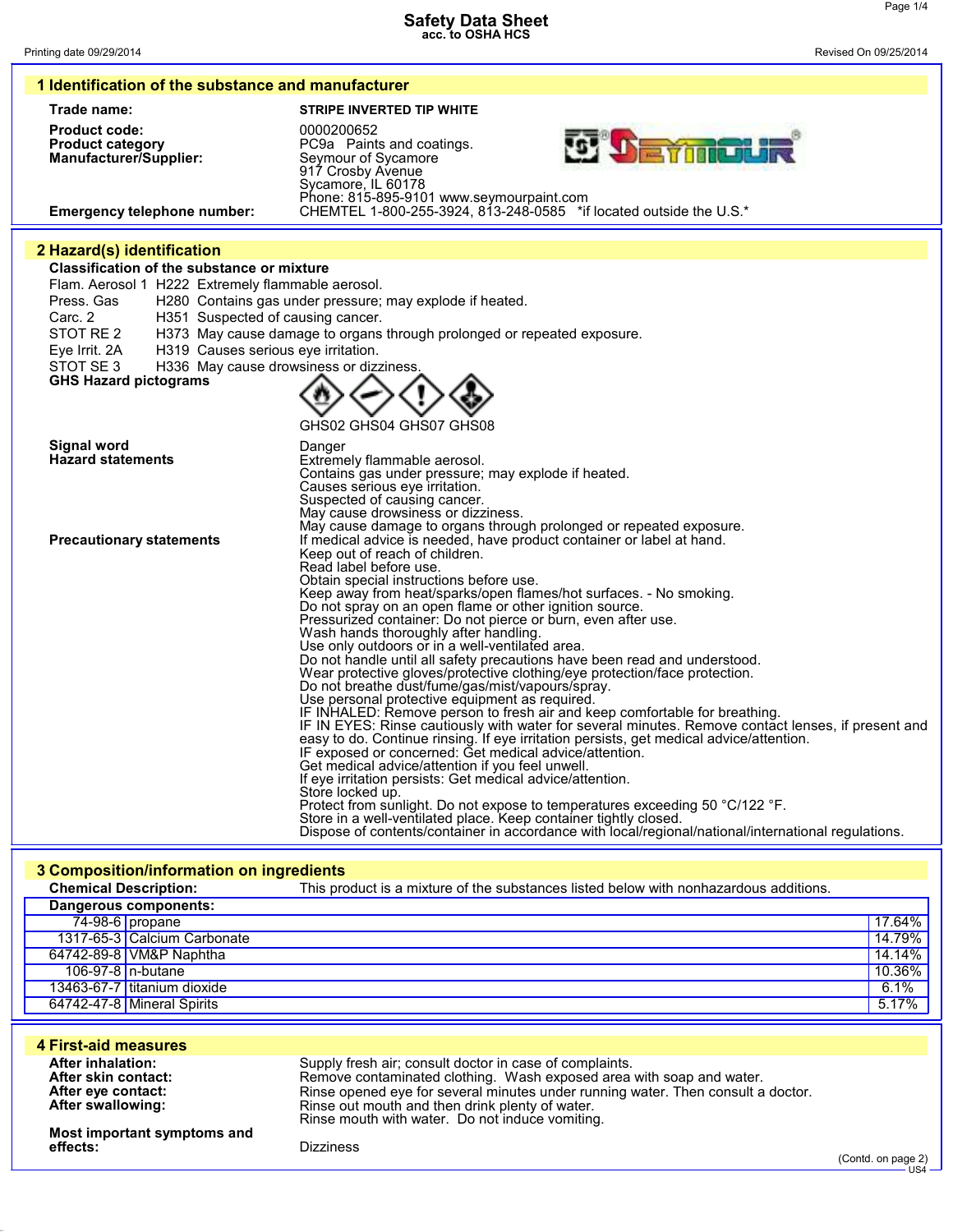(Contd. on page 3) US4

Printing date 09/29/2014 Revised On 09/25/2014

| Trade name: STRIPE INVERTED TIP WHITE                                                                                          |                                                                                                                                                                                                        |  |
|--------------------------------------------------------------------------------------------------------------------------------|--------------------------------------------------------------------------------------------------------------------------------------------------------------------------------------------------------|--|
|                                                                                                                                | (Contd. of page 1)                                                                                                                                                                                     |  |
| Indication of any immediate medical<br>attention needed:                                                                       | No further relevant information available.                                                                                                                                                             |  |
|                                                                                                                                |                                                                                                                                                                                                        |  |
| <b>5 Fire-fighting measures</b>                                                                                                |                                                                                                                                                                                                        |  |
| <b>Extinguishing agents:</b><br>Special hazards:                                                                               | CO2, extinguishing powder or water spray. Fight larger fires with water spray.<br>Can form explosive gas-air mixtures.                                                                                 |  |
| Protective equipment for<br>firefighters:                                                                                      | A respiratory protective device may be necessary.                                                                                                                                                      |  |
|                                                                                                                                |                                                                                                                                                                                                        |  |
| <b>6 Accidental release measures</b>                                                                                           |                                                                                                                                                                                                        |  |
| Personal precautions, protective<br>equipment and emergency                                                                    |                                                                                                                                                                                                        |  |
| procedures:                                                                                                                    | Wear protective equipment. Keep unprotected persons away.<br>Use respiratory protective device against the effects of fumes/dust/aerosol.                                                              |  |
| <b>Methods and material for</b>                                                                                                |                                                                                                                                                                                                        |  |
| containment and cleaning up:                                                                                                   | Ensure adequate ventilation.                                                                                                                                                                           |  |
| <b>7 Handling and storage</b>                                                                                                  |                                                                                                                                                                                                        |  |
| Precautions for safe handling<br><b>Storage requirements:</b>                                                                  | Use only in well ventilated areas.                                                                                                                                                                     |  |
|                                                                                                                                | Keep away from sources of heat and direct sunlight. Do not warehouse in subfreezing conditions.<br>Store locked up.                                                                                    |  |
|                                                                                                                                |                                                                                                                                                                                                        |  |
| 8 Exposure controls/personal protection<br>Components with limit values that require monitoring at the workplace:              |                                                                                                                                                                                                        |  |
| 74-98-6 propane                                                                                                                |                                                                                                                                                                                                        |  |
| PEL (USA) Long-term value: 1800 mg/m <sup>3</sup> , 1000 ppm                                                                   |                                                                                                                                                                                                        |  |
| REL (USA) Long-term value: 1800 mg/m <sup>3</sup> , 1000 ppm<br>TLV (USA) refer to Appendix F                                  |                                                                                                                                                                                                        |  |
| 106-97-8 n-butane                                                                                                              |                                                                                                                                                                                                        |  |
| REL (USA) Long-term value: 1900 mg/m <sup>3</sup> , 800 ppm<br>TLV (USA) Short-term value: $2370$ mg/m <sup>3</sup> , 1000 ppm |                                                                                                                                                                                                        |  |
| <b>Hygienic protection:</b>                                                                                                    | Keep away from foodstuffs and animal feed. Wash hands after use.                                                                                                                                       |  |
|                                                                                                                                | Immediately remove all soiled and contaminated clothing.<br>Wash hands after use.                                                                                                                      |  |
| <b>Breathing equipment:</b>                                                                                                    | Do not eat or drink while working.<br>A respirator is generally not necessary when using this product outdoors or in large open areas. In                                                              |  |
|                                                                                                                                | cases where short and/or long term overexposure exists, a charcoal filter respirator should be worn.<br>If you suspect overexposure conditions exist, please consult an authority on chemical hygeine. |  |
| <b>Hand protection:</b>                                                                                                        | Protective gloves. The glove material must be impermeable and resistant to the substance.                                                                                                              |  |
| Eye protection:                                                                                                                | Tightly sealed goggles                                                                                                                                                                                 |  |
| 9 Physical and chemical properties                                                                                             |                                                                                                                                                                                                        |  |
| Appearance:<br>Odor:                                                                                                           | Aerosol.<br>Aromatic                                                                                                                                                                                   |  |
| Odor threshold:                                                                                                                | Not determined.                                                                                                                                                                                        |  |
| pH-value:                                                                                                                      | Not determined.                                                                                                                                                                                        |  |
| <b>Melting point/Melting range</b><br><b>Boiling point:</b>                                                                    | Undetermined.<br>-44 °C (-47 °F)                                                                                                                                                                       |  |
| Flash point:                                                                                                                   | -19 °C (-2 °F)                                                                                                                                                                                         |  |
| Flammability (solid, gas):<br><b>Decomposition temperature:</b>                                                                | Extremely flammable.<br>Not determined.                                                                                                                                                                |  |
| Auto igniting:                                                                                                                 | Product is not self-igniting.                                                                                                                                                                          |  |
| Danger of explosion:                                                                                                           | In use, may form flammable/explosive vapour-air mixture.                                                                                                                                               |  |
| <b>Lower Explosion Limit:</b><br><b>Upper Explosion Limit:</b>                                                                 | 1.5 Vol $%$<br>10.9 Vol %                                                                                                                                                                              |  |
| Vapor pressure:                                                                                                                | Not determined.                                                                                                                                                                                        |  |
| <b>Relative Density:</b><br>Vapour density                                                                                     | Between 0.77 and 0.85 (Water equals 1.00)<br>Not determined.                                                                                                                                           |  |
| <b>Evaporation rate</b><br>Partition coefficient: n-octonal/water: Not determined.                                             | Not applicable.                                                                                                                                                                                        |  |
| Solubility:                                                                                                                    | Not determined.                                                                                                                                                                                        |  |
| <b>Viscosity:</b>                                                                                                              | Not determined.                                                                                                                                                                                        |  |
| <b>VOC content:</b><br>VOC content (less exempt solvents): 48.7 %                                                              | 515.8 g/l / 4.30 lb/gl                                                                                                                                                                                 |  |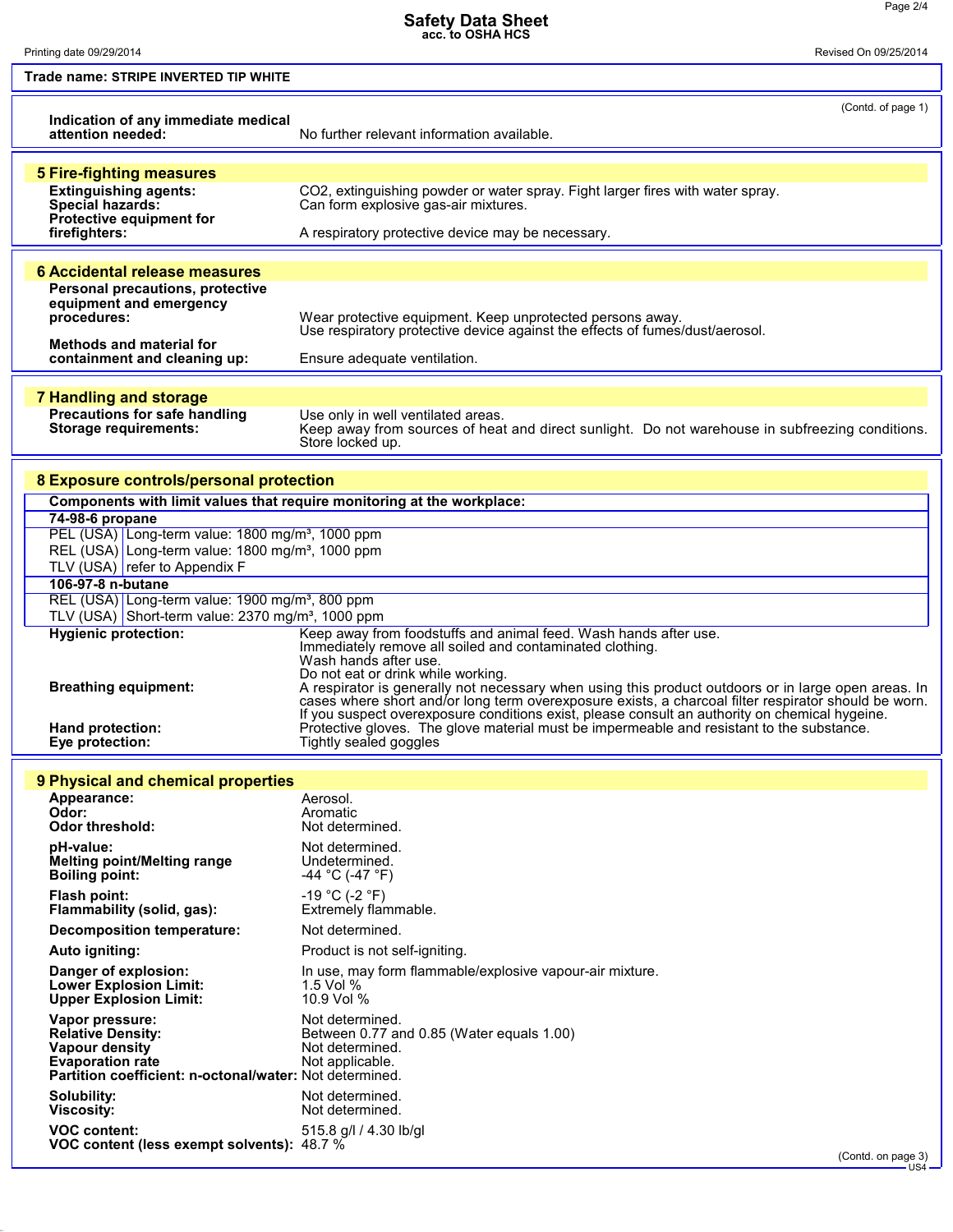## **Safety Data Sheet acc. to OSHA HCS**

| Printing date 09/29/2014                                                                    | טטוור אווטט<br>Revised On 09/25/2014                                                                                                       |  |
|---------------------------------------------------------------------------------------------|--------------------------------------------------------------------------------------------------------------------------------------------|--|
|                                                                                             |                                                                                                                                            |  |
| Trade name: STRIPE INVERTED TIP WHITE                                                       |                                                                                                                                            |  |
|                                                                                             | (Contd. of page 2)                                                                                                                         |  |
| Water:                                                                                      | 22.0 %                                                                                                                                     |  |
| <b>MIR Value:</b>                                                                           | 0.53                                                                                                                                       |  |
| Solids content:                                                                             | 28.2 %                                                                                                                                     |  |
|                                                                                             |                                                                                                                                            |  |
| <b>10 Stability and reactivity</b>                                                          |                                                                                                                                            |  |
| <b>Reactivity:</b>                                                                          | Stable at normal temperatures.                                                                                                             |  |
| Conditions to avoid:                                                                        | Do not allow can to exceed 120 degrees Fahrenheit. Do not warehouse in subfreezing                                                         |  |
|                                                                                             | temperatures.                                                                                                                              |  |
| <b>Chemical stability:</b><br>Possibility of hazardous reactions:                           | Not fully evaluated.<br>No dangerous reactions known.                                                                                      |  |
| Incompatible materials:                                                                     | No further relevant information available.                                                                                                 |  |
| Hazardous decomposition:                                                                    | No dangerous decomposition products known.                                                                                                 |  |
|                                                                                             |                                                                                                                                            |  |
| <b>11 Toxicological information</b>                                                         |                                                                                                                                            |  |
| LD/LC50 values that are relevant for classification:                                        |                                                                                                                                            |  |
| 106-97-8 n-butane                                                                           |                                                                                                                                            |  |
| Inhalative LC50/4 h 658 mg/l (rat)                                                          |                                                                                                                                            |  |
| 13463-67-7 titanium dioxide                                                                 |                                                                                                                                            |  |
| >20000 mg/kg (rat)<br>Oral<br>LD50                                                          |                                                                                                                                            |  |
| LD50<br>>10000 mg/kg (rbt)<br>Dermal                                                        |                                                                                                                                            |  |
| Inhalative LC50/4 h $>6.82$ mg/l (rat)                                                      |                                                                                                                                            |  |
| Information on toxicological effects: No data available.<br><b>Sensitization:</b>           | No sensitizing effects known.                                                                                                              |  |
|                                                                                             |                                                                                                                                            |  |
| <b>Carcinogenic categories</b><br><b>IARC (International Agency for Research on Cancer)</b> |                                                                                                                                            |  |
| 13463-67-7 titanium dioxide                                                                 | 2B                                                                                                                                         |  |
|                                                                                             |                                                                                                                                            |  |
| <b>NTP (National Toxicology Program)</b><br>None of the ingredients is listed.              |                                                                                                                                            |  |
|                                                                                             |                                                                                                                                            |  |
| <b>OSHA-Ca (Occupational Safety &amp; Health Administration)</b>                            |                                                                                                                                            |  |
| None of the ingredients is listed.                                                          |                                                                                                                                            |  |
|                                                                                             |                                                                                                                                            |  |
| <b>12 Ecological information</b>                                                            |                                                                                                                                            |  |
| <b>Aquatic toxicity:</b>                                                                    | Hazardous for water, do not empty into drains.                                                                                             |  |
| Persistence and degradability:<br><b>Bioaccumulative potential:</b>                         | The product is degradable after prolonged exposure to natural weathering processes.<br>No further relevant information available.          |  |
| <b>Mobility in soil:</b>                                                                    | No further relevant information available.                                                                                                 |  |
| Other adverse effects:                                                                      | No further relevant information available.                                                                                                 |  |
|                                                                                             |                                                                                                                                            |  |
| <b>13 Disposal considerations</b>                                                           |                                                                                                                                            |  |
|                                                                                             | Dispose of in accordance with local, state, and federal regulations. Do not puncture, incinerate, or compact. Partially empty cans must be |  |
|                                                                                             | disposed of responsibly. Do not heat or cut empty containers with electric or gas torches.                                                 |  |
| Recommendation:                                                                             | Completely empty cans should be recycled.                                                                                                  |  |
|                                                                                             |                                                                                                                                            |  |
| <b>14 Transport information</b>                                                             |                                                                                                                                            |  |
| <b>UN-Number</b>                                                                            | <b>UN1950</b>                                                                                                                              |  |
| <b>DOT</b><br><b>ADR</b>                                                                    | Aerosols, flammable<br>1950 Aerosols                                                                                                       |  |
| Transport hazard class(es):                                                                 |                                                                                                                                            |  |
| <b>Class</b>                                                                                | 2.1                                                                                                                                        |  |
| <b>Marine pollutant:</b>                                                                    | No                                                                                                                                         |  |
| Special precautions for user:<br><b>EMS Number:</b>                                         | <b>Warning: Gases</b><br>$F-D, S-U$                                                                                                        |  |
| <b>Packaging Group:</b>                                                                     |                                                                                                                                            |  |
| <b>UN "Model Regulation":</b>                                                               | UN1950, Aerosols, 2.1                                                                                                                      |  |
|                                                                                             |                                                                                                                                            |  |
| <b>15 Regulatory information</b>                                                            |                                                                                                                                            |  |
| SARA Section 355 (extremely hazardous substances):                                          |                                                                                                                                            |  |
| None of the ingredients in this product are listed.                                         |                                                                                                                                            |  |
| SARA Section 313 (Specific toxic chemical listings):                                        |                                                                                                                                            |  |
| None of the ingredients is listed.                                                          |                                                                                                                                            |  |
| CPSC:                                                                                       | This product complies with 16 CFR 1303 and does not contain more than 90 ppm of lead.                                                      |  |
|                                                                                             | (Contd. on page 4)<br>US4                                                                                                                  |  |
|                                                                                             |                                                                                                                                            |  |